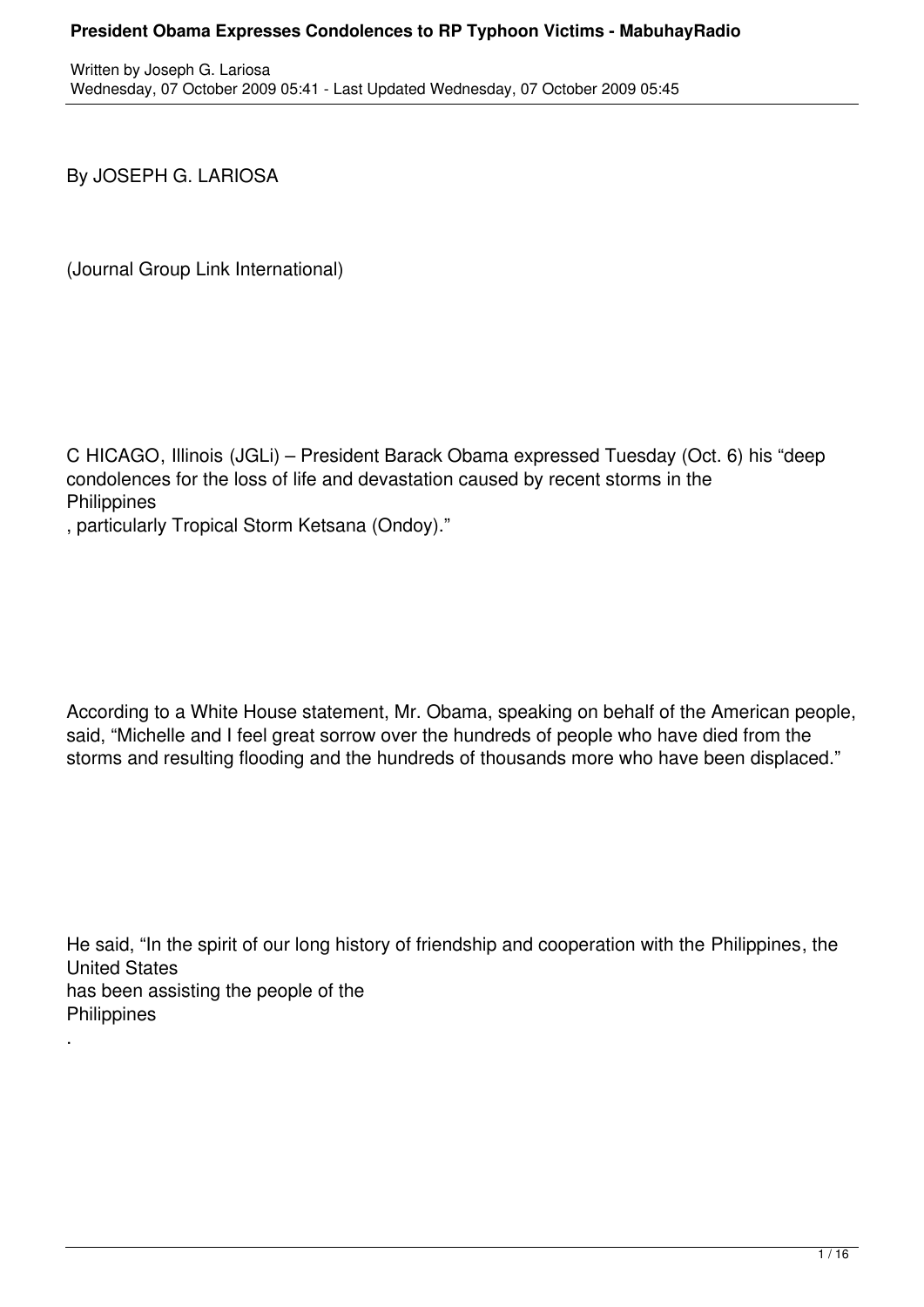Written by Joseph G. Lariosa Wednesday, 07 October 2009 05:41 - Last Updated Wednesday, 07 October 2009 05:45

"Our military forces and civilian agencies have supported local Philippine efforts by distributing relief supplies and helped in rescuing victims from inundated areas of Manila.

"As part of this effort, the U.S. Agency for International Development has so far allocated \$1.8 million to respond to the disaster. As a longstanding friend and partner of the Philippines, we stand ready to continue our cooperation and assistance in the coming days."

Mr. Obama becomes the highest U.S. government official to issue a statement on the typhoon victims after U.S. Senator Daniel K. Akaka (HI-D) delivered a speech last week on the U.S. Senate floor, encouraging "everyone in our community to do what they can to help those suffering from this terrible disaster."

Senator Akaka added, "Survivors are now struggling to find clean drinking water, food, medicine, and shelter."

**NO TAXES FOR TYPHOON DONATIONS**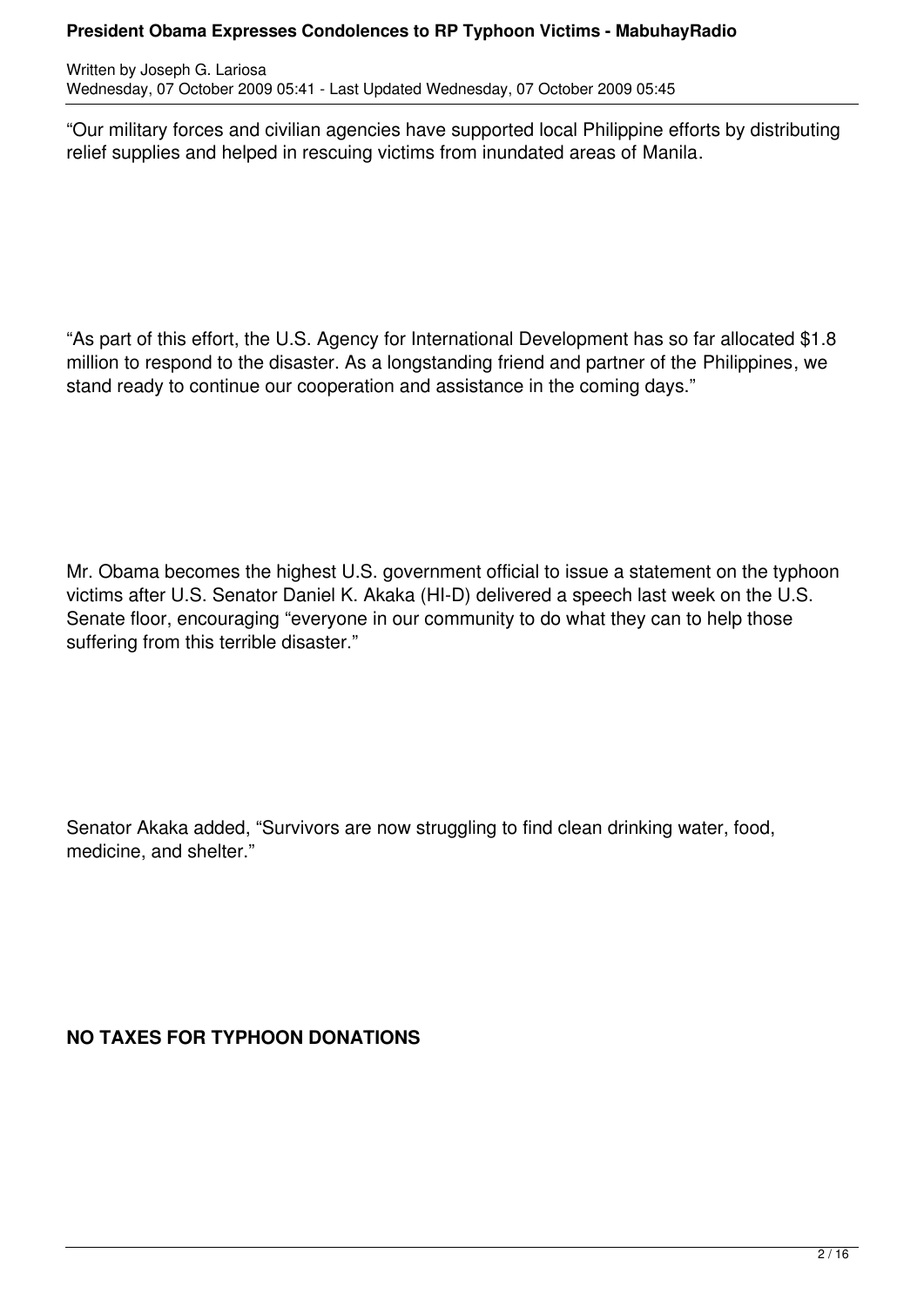Written by Joseph G. Lariosa Wednesday, 07 October 2009 05:41 - Last Updated Wednesday, 07 October 2009 05:45

M eanwhile, used clothings are banned importation shipments while misdeclared and/or undeclared shipments of food and clothing shall automatically be seized by the Bureau of Customs and turned over to the Philippine Department of Social Welfare and Development.

This was the clarification issued by Consul Roberto Bernardo of the Philippine Consulate in the **Midwest** 

after being told that Customs "is holding hostage the relief goods sent from abroad unless a "tax" is paid."

Consul Bernardo said, "I cannot say this categorically. There are reasons why the BOC could tax the goods, such as they may have been misdeclared unintentionally, or lack the authenticated deed of donations, or clearances. Also, by virtue of R.A. 4653, used clothings are banned."

He said, "questions regarding the donations of relief goods and rehabilitation equipment may be directly addressed to the National Disaster Coordinating Council (NDCC). Medicines to the Dept. of Health (DOH) and relief goods to DSWD."

An email being circulated said, "I know you are collecting relief goods to send here. Just wanted to give you the heads up that the Customs is holding hostage the relief goods sent from abroad unless a "tax" is paid. They will only exempt relief goods sent to DSWD.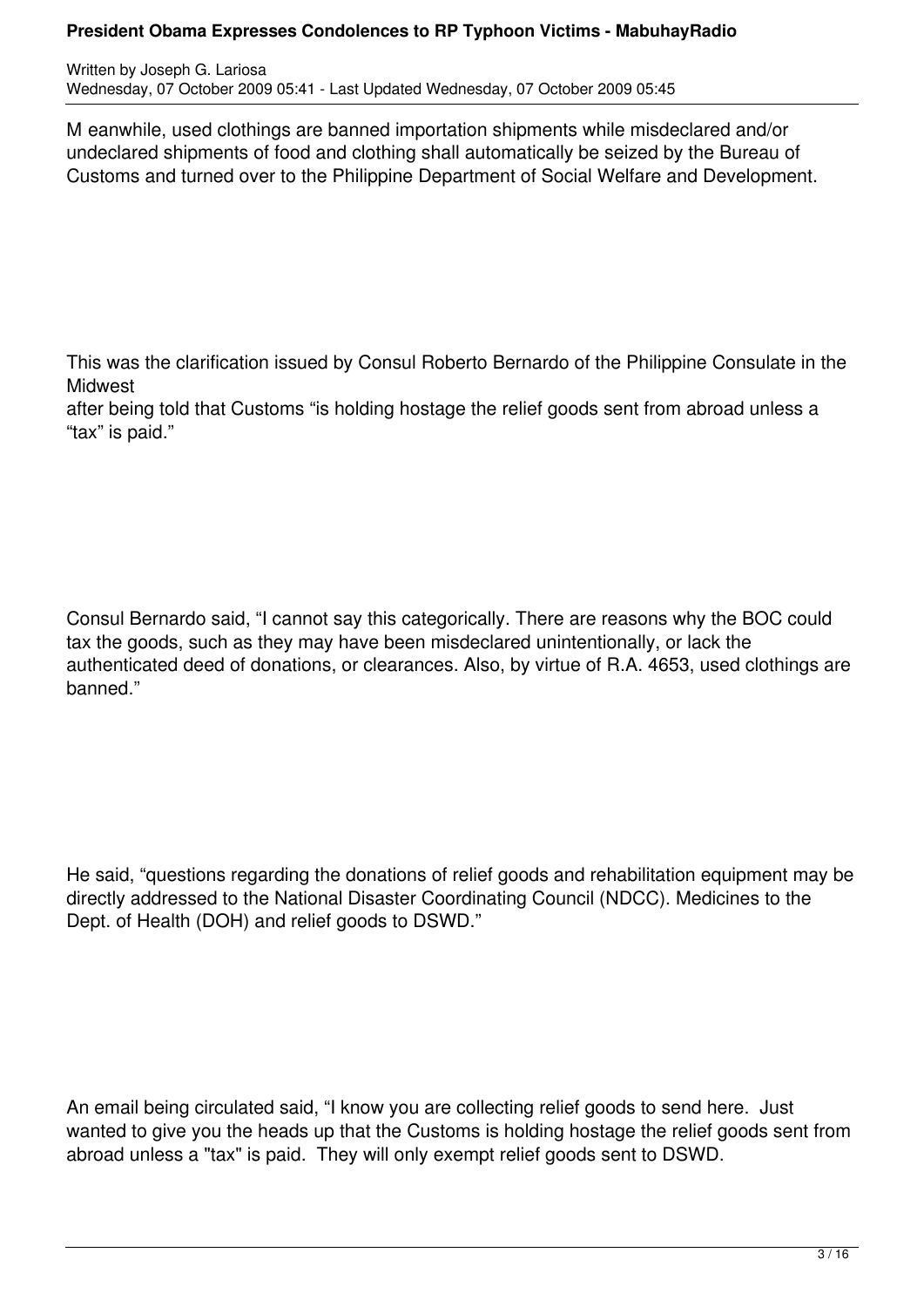Written by Joseph G. Lariosa Wednesday, 07 October 2009 05:41 - Last Updated Wednesday, 07 October 2009 05:45

"I know this firsthand because the Filipino Community of Hong Kong just sent 50 boxes of relief goods to the Church I am volunteering for and customs is demanding a duty of P5000 per box.

# **ANGRY GROUPS AT CUSTOMS**

"There currently are many other angry private and religious groups right now at Customs demanding the release of the relief goods and denouncing the fees.

"It's such a downer that in times of crisis, even the best of intentions by Filipinos are still subjected to corruption by the Government."

Another email was asking for "current or corrected information with regard to this tax imposition in the Philippines" for "international, national and local network."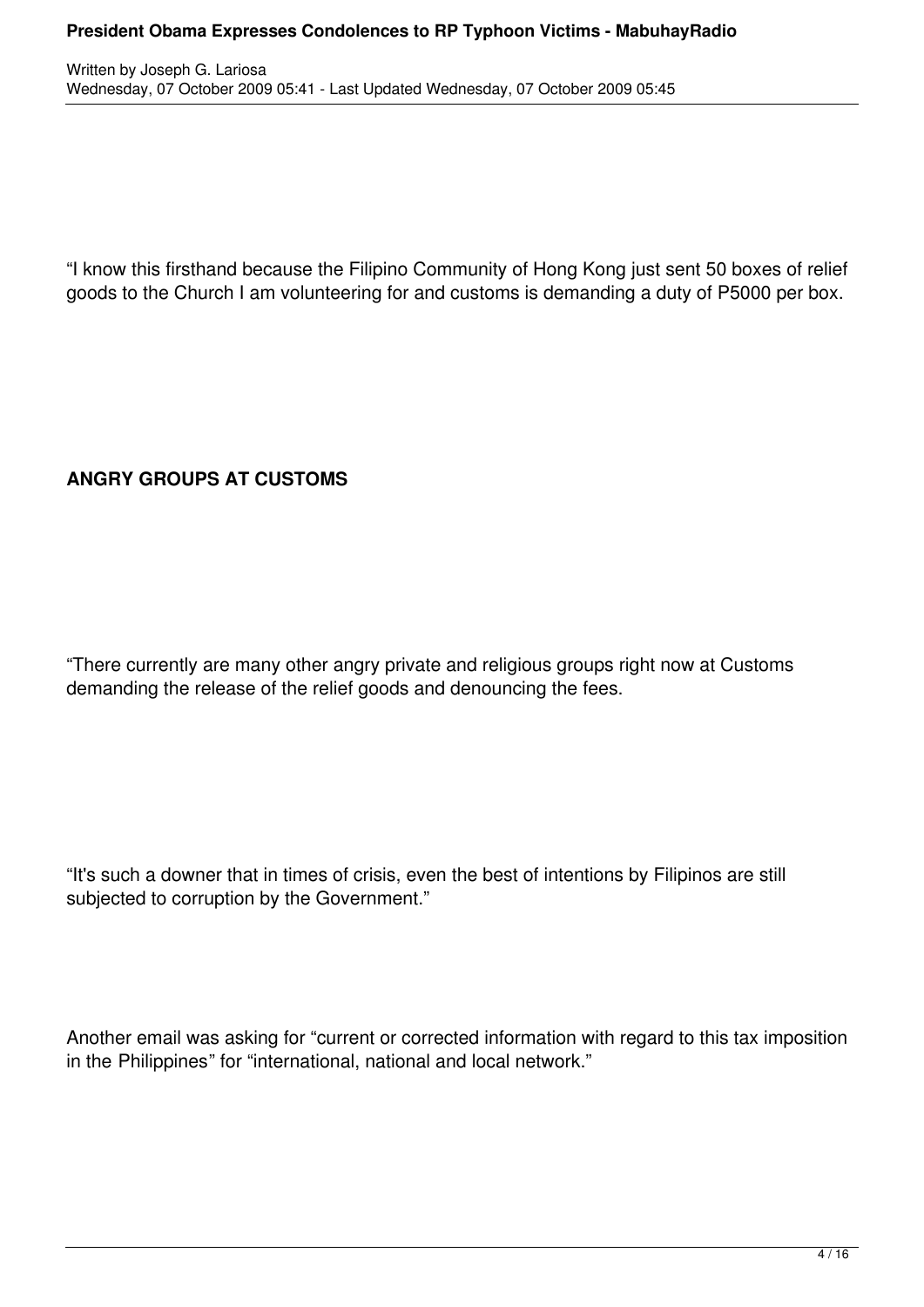# **GUIDELINES FOR RP TYPHOON DONATIONS**

Mr. Bernardo furnished this reporter again the following guidelines for donors for the Ondoy typhoon victims:

TYPHOON ONDOY (International Code Name: KETSANA) RELIEF EFFORTS INFORMATION:

**Bank accounts to which voluntary cash donations for Typhoon Ondoy victims may be remitted:**

A. National Disaster Coordinating Council (NDCC)

NDCC Donated Funds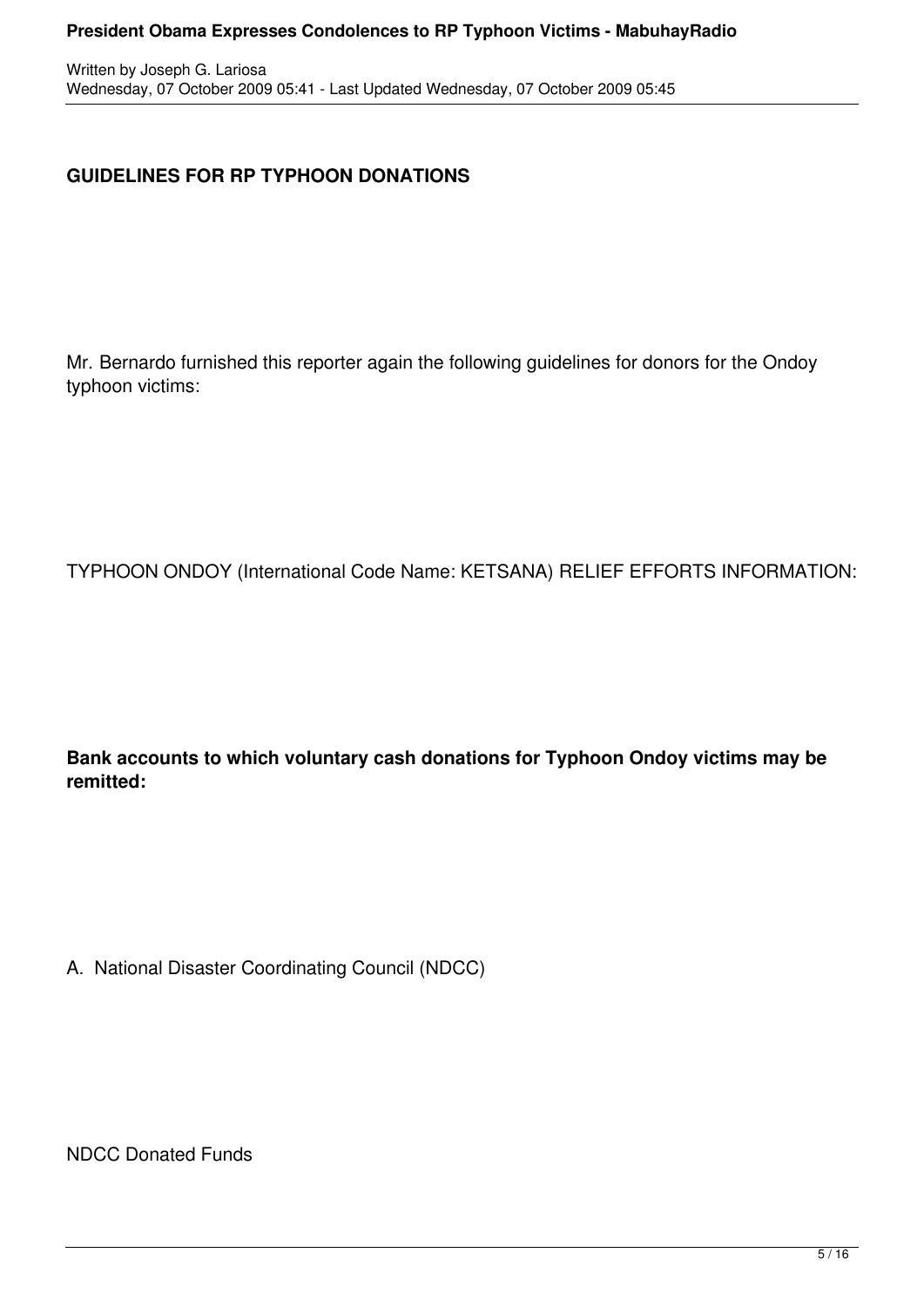Current account (Philippine Peso) #0-00149-435-3

Swift Code: DBPHPHMM Account #36002016

Development Bank of the Philippines

Camp General Emilio Aguinaldo Branch

Camp Aguinaldo, Quezon City

**Philippines** 

NDCC updates and other information can be accesses via www.ndcc.gov.ph

B. Department of Social Welfare and Development (DSWD)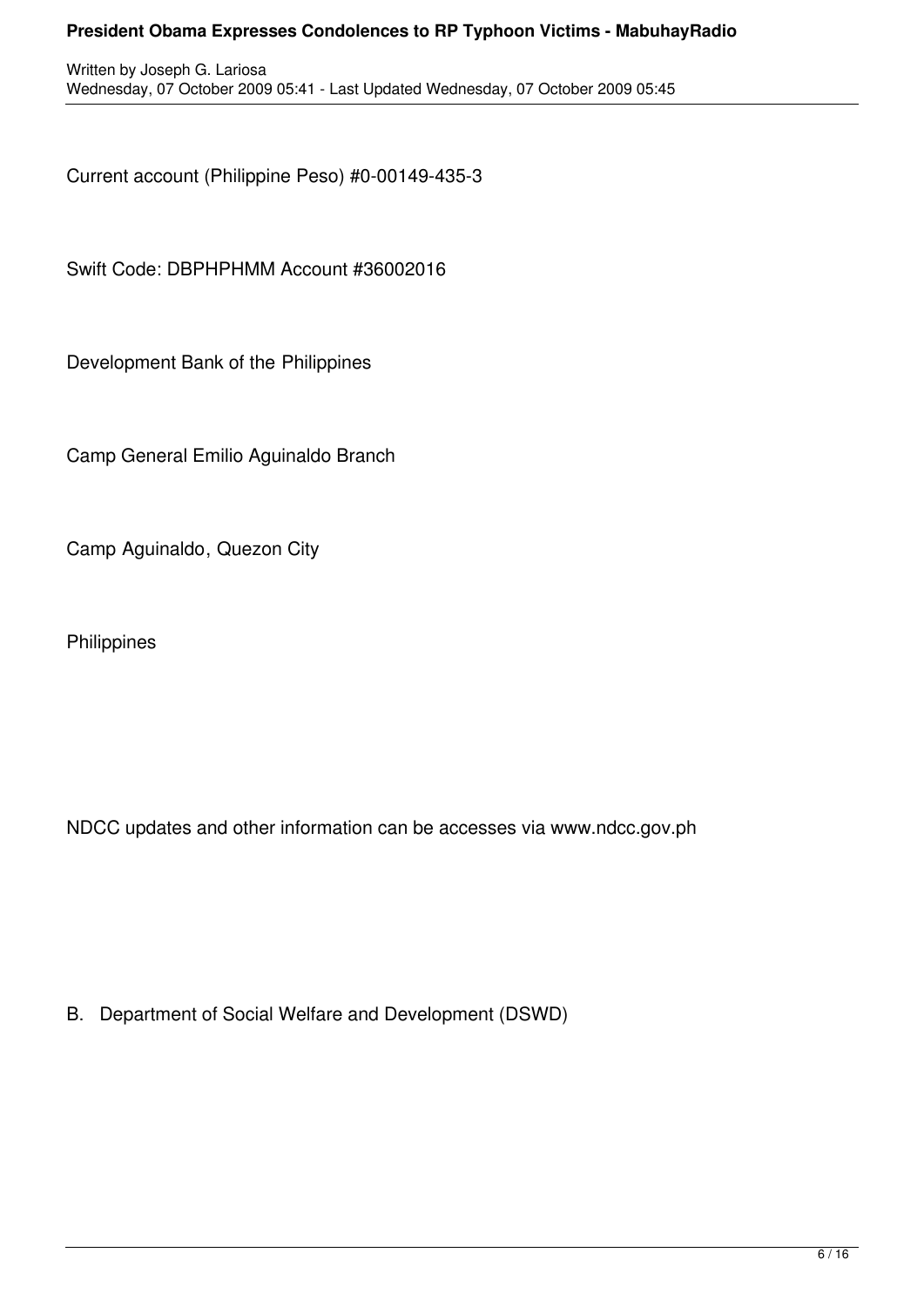Written by Joseph G. Lariosa Wednesday, 07 October 2009 05:41 - Last Updated Wednesday, 07 October 2009 05:45

Contact persons: Imee Rose Castillo/ Rey Martija

(632) 931-8101 local 506-507/ 951-7119

www.dswd.gov.ph

US Dollar

Philippine Peso

DSWD Foreign Donations

Account No. 3124-0055-81

ZIP Address: TLBPPHMMXXX

LBP Batasan Branch

Constitution Hills, Quezon City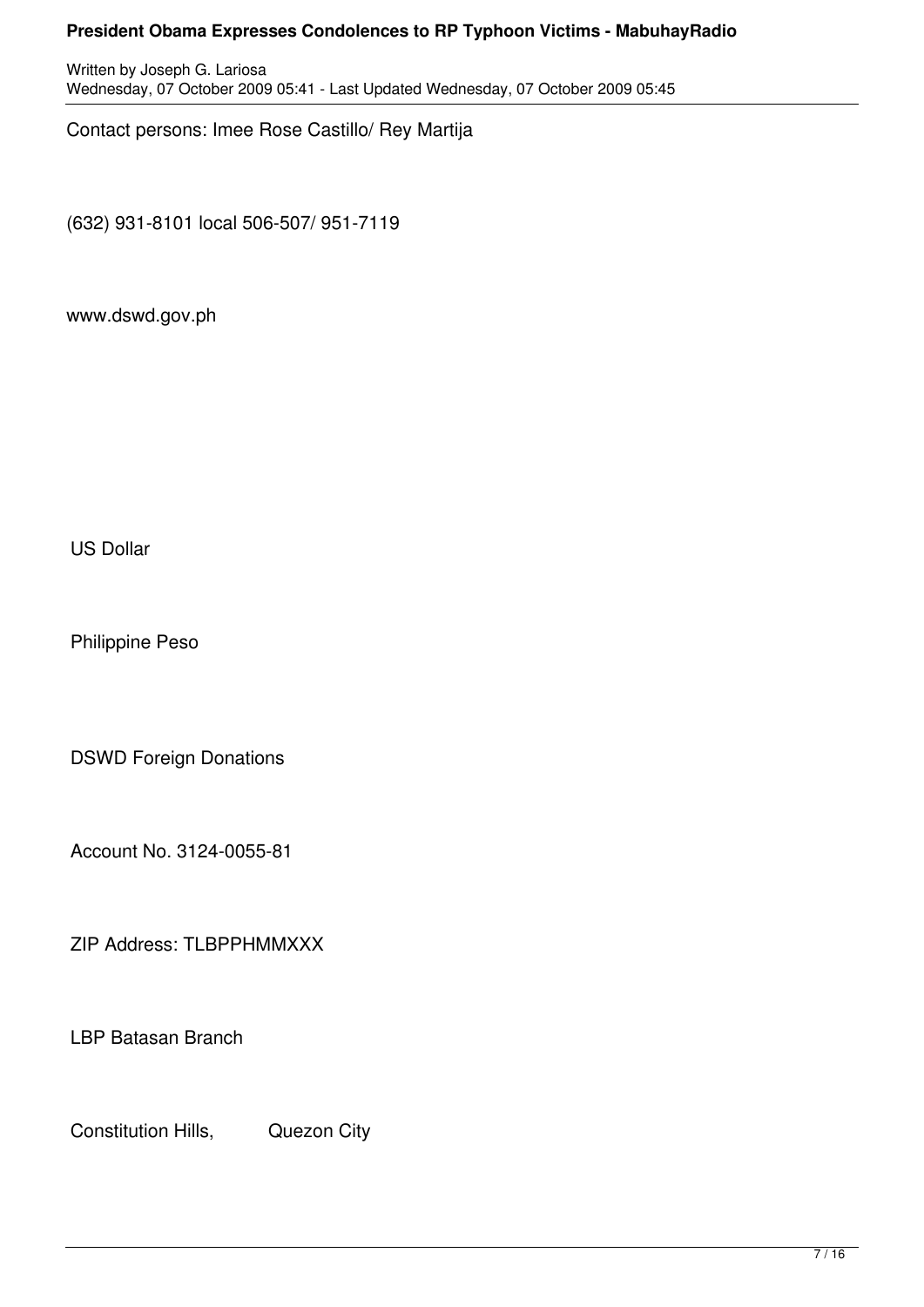Written by Joseph G. Lariosa Wednesday, 07 October 2009 05:41 - Last Updated Wednesday, 07 October 2009 05:45

DSWD Donation

Account No. 3122-1011-84

LBP Batasan Branch

Constitution Hills, Quezon City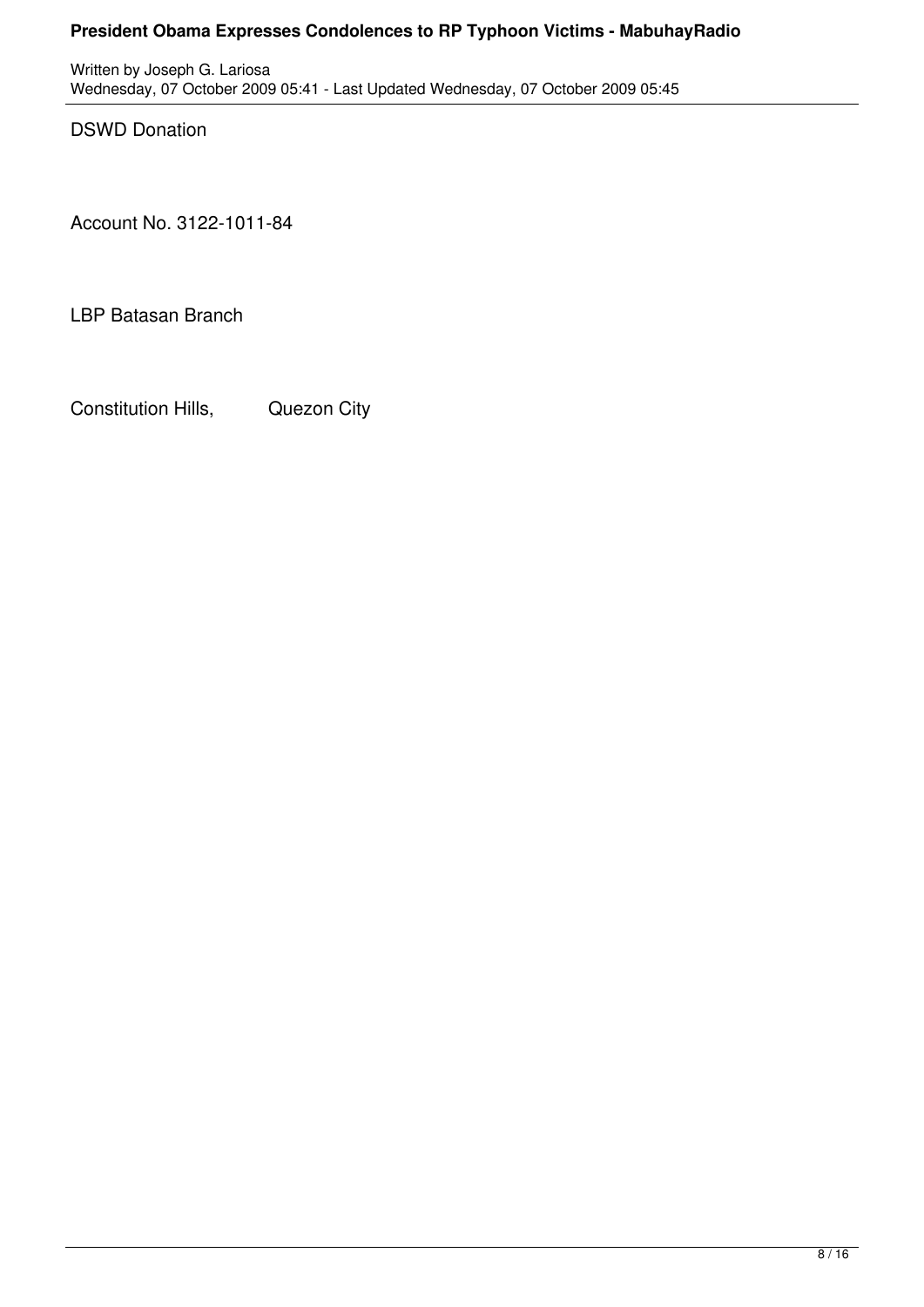Written by Joseph G. Lariosa Wednesday, 07 October 2009 05:41 - Last Updated Wednesday, 07 October 2009 05:45

C. Philippine National Red Cross (PNRC)

For donations to be acknowledged, please fax bank transaction slips to (632) 5255654 or 4040979 with donor's name, address and contact numbers.

Guidelines for on-line donations may be accessed via www.redcross.org.ph.

US Dollar

Philippine Peso

The Philippine National Red Cross

Account No. 151-2-151-00218-2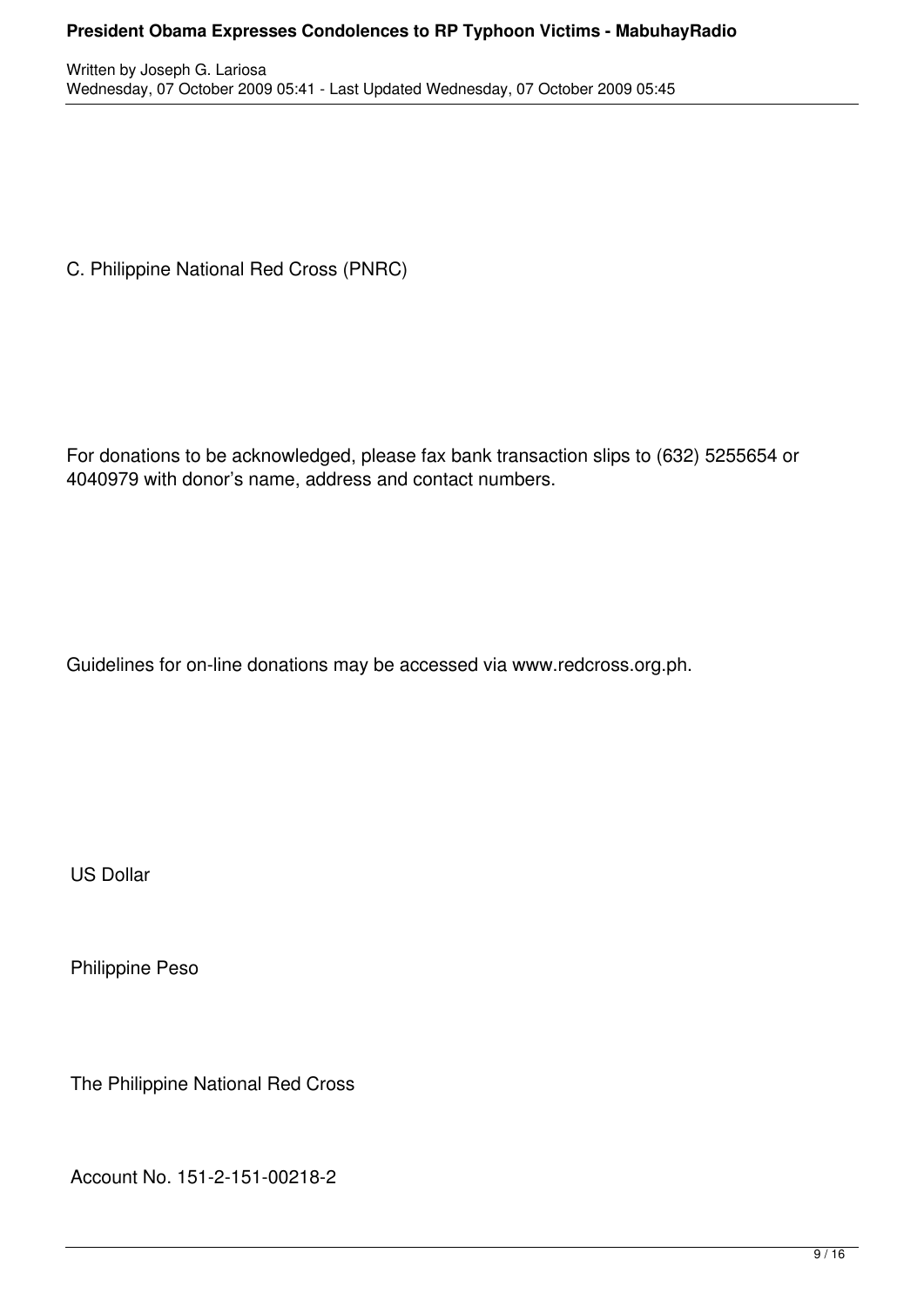Written by Joseph G. Lariosa Wednesday, 07 October 2009 05:41 - Last Updated Wednesday, 07 October 2009 05:45

#### Swift Code: MBTC PH MM

Metrobank Port **Port** Port Area Branch

Anda Circle **Canada Circle** , Port Area, **Manila** 

The Philippine National Red Cross

Account No. 81140030-94

Swift Code: BOPIPHMM

BPI United Nations Branch

Ermita, Manila

The Philippine National Red Cross

Account No. 151-3-041-63122-8-MBTC

Metrobank Port **Provident Area Branch**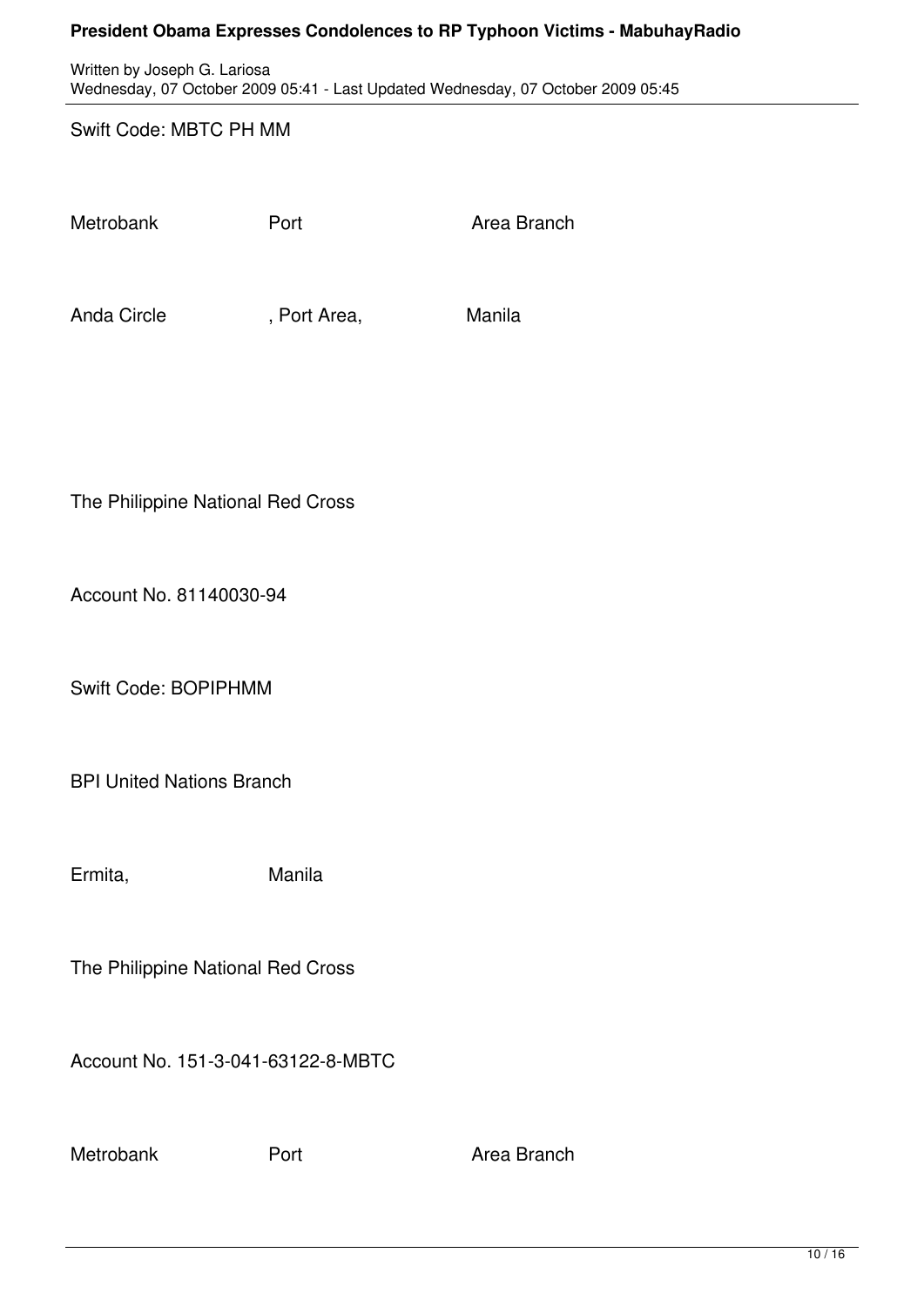Written by Joseph G. Lariosa Wednesday, 07 October 2009 05:41 - Last Updated Wednesday, 07 October 2009 05:45

Anda Circle **Canada Circle** , Port Area, **Manila** 

The Philippine National Red Cross

Account No. 4991-0010-99

BPI United Nations Branch

Ermita, Manila

**Other queries and donations may be referred to the following agencies:**

A. NDCC (Relief goods/ rehabilitation equipment)

Maj. General Glenn J. Rabonza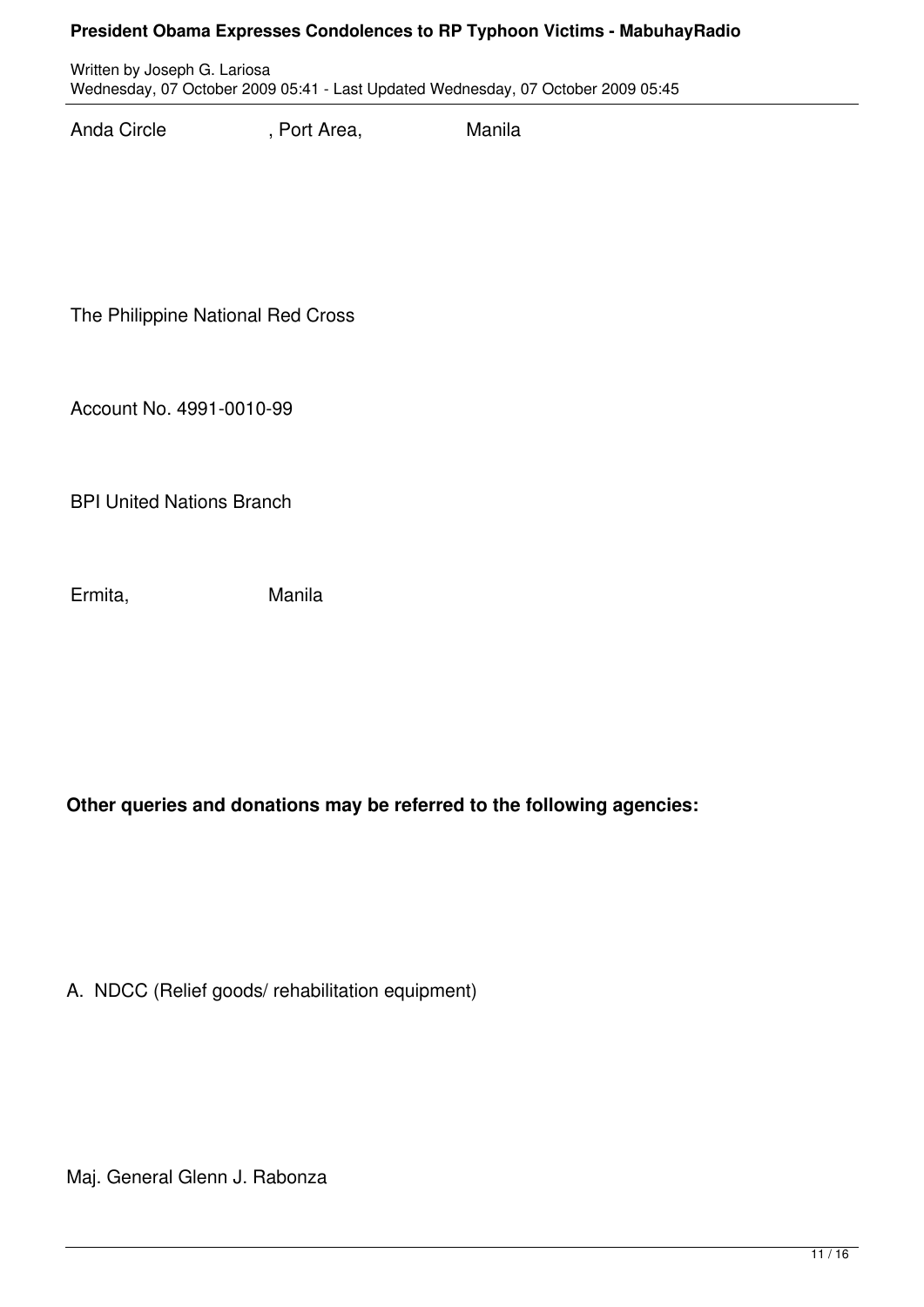NDCC Administrator

Attn: Engr. Florentino Sison

Deputy Chief, Operations Division

Tel. (632) 912-5979, 912-2665/ Fax: (632) 9111873, 9111406, 9125668, 9120984

B. Department of Health (Medicines and / or medical and humanitarian missions)

Dr. Virginia Ala

Chief, Bureau of International Health Cooperation

Department of Health

Attn: Ms. Noni Balbino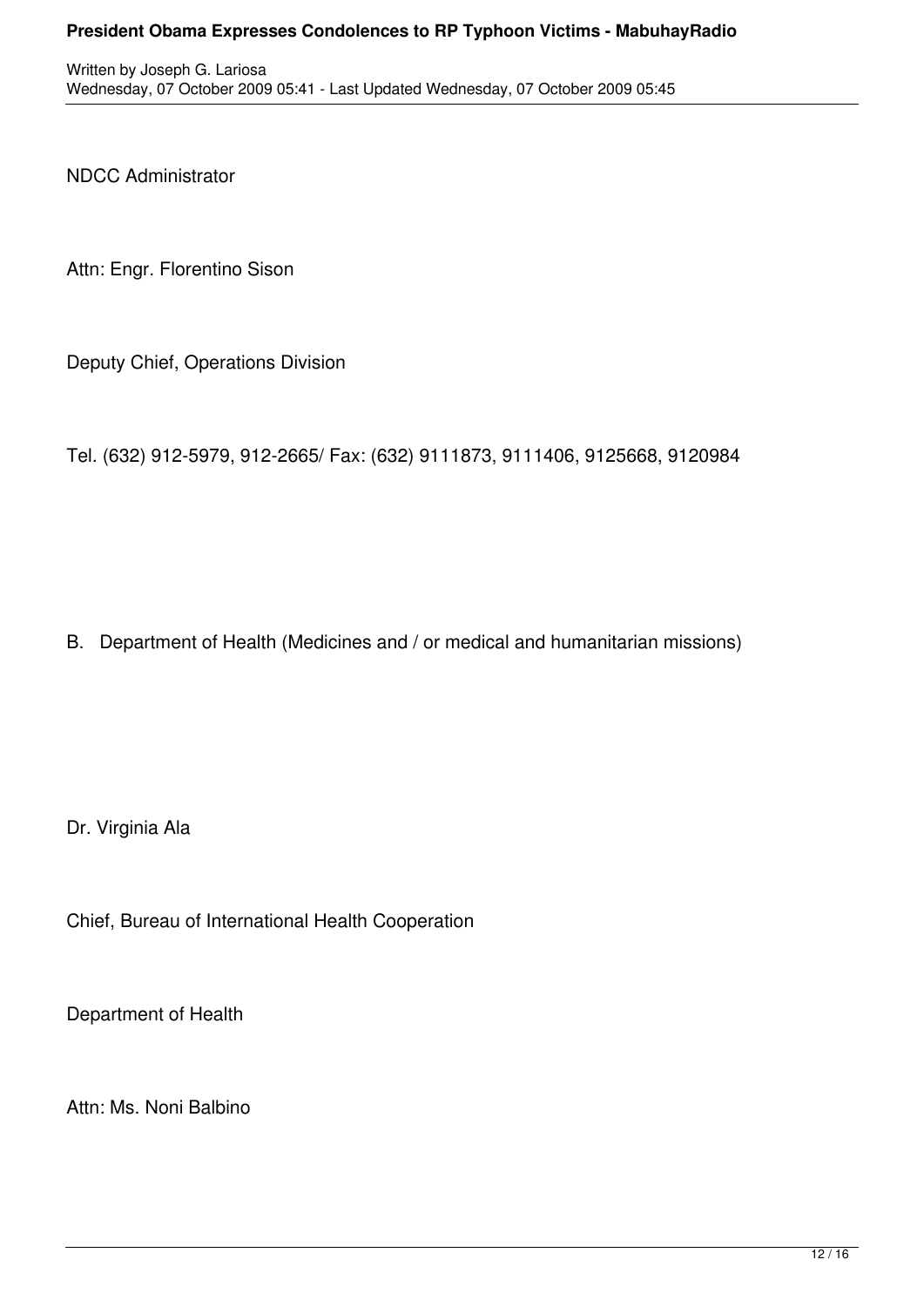Written by Joseph G. Lariosa Wednesday, 07 October 2009 05:41 - Last Updated Wednesday, 07 October 2009 05:45

Chief, Technical Division

Tel. (632) 781-2843/ Fax: (632) 781-8843

C. DSWD (Relief goods)

By virtue of RA No. 4653, used clothing are banned importations/ shipments. Mis-declared and/or undeclared shipments of food and clothing shall automatically be seized and be the subject of seizure proceedings by the Bureau of Customs and then thereafter forfeited in favor of the government and turned over to the DSWD.

**Material donations may be sent to the following DSWD Donation Drop-off Points:**

Area

Contact Person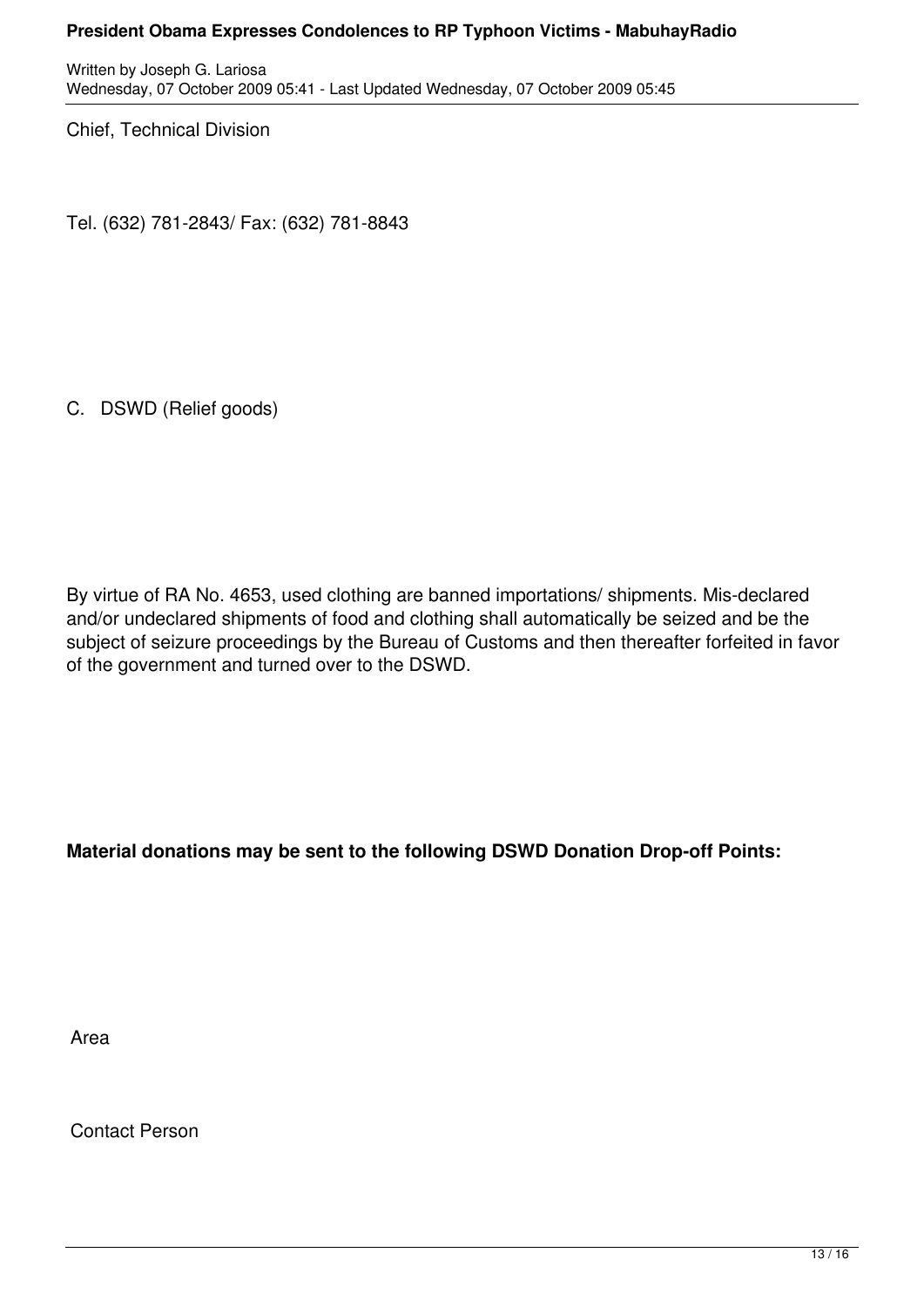Written by Joseph G. Lariosa Wednesday, 07 October 2009 05:41 - Last Updated Wednesday, 07 October 2009 05:45

| National                            | Resource    | Operation | Center   |
|-------------------------------------|-------------|-----------|----------|
| Chapel Road,                        | Pasay       | City      |          |
| Mrs. Francon Fabian                 |             |           |          |
| Tel. No. (632) 852-8081             |             |           |          |
| Mobile no. +63918-9302356           |             |           |          |
| Quezon City                         | Area        |           |          |
| <b>Disaster Resource Operations</b> |             |           |          |
| Monitoring and                      | Info        | Center    | (DROMIC) |
| <b>DSWD Central Office</b>          |             |           |          |
| Batasan,                            | Quezon City |           |          |
| Mr. Rey Martiga                     |             |           |          |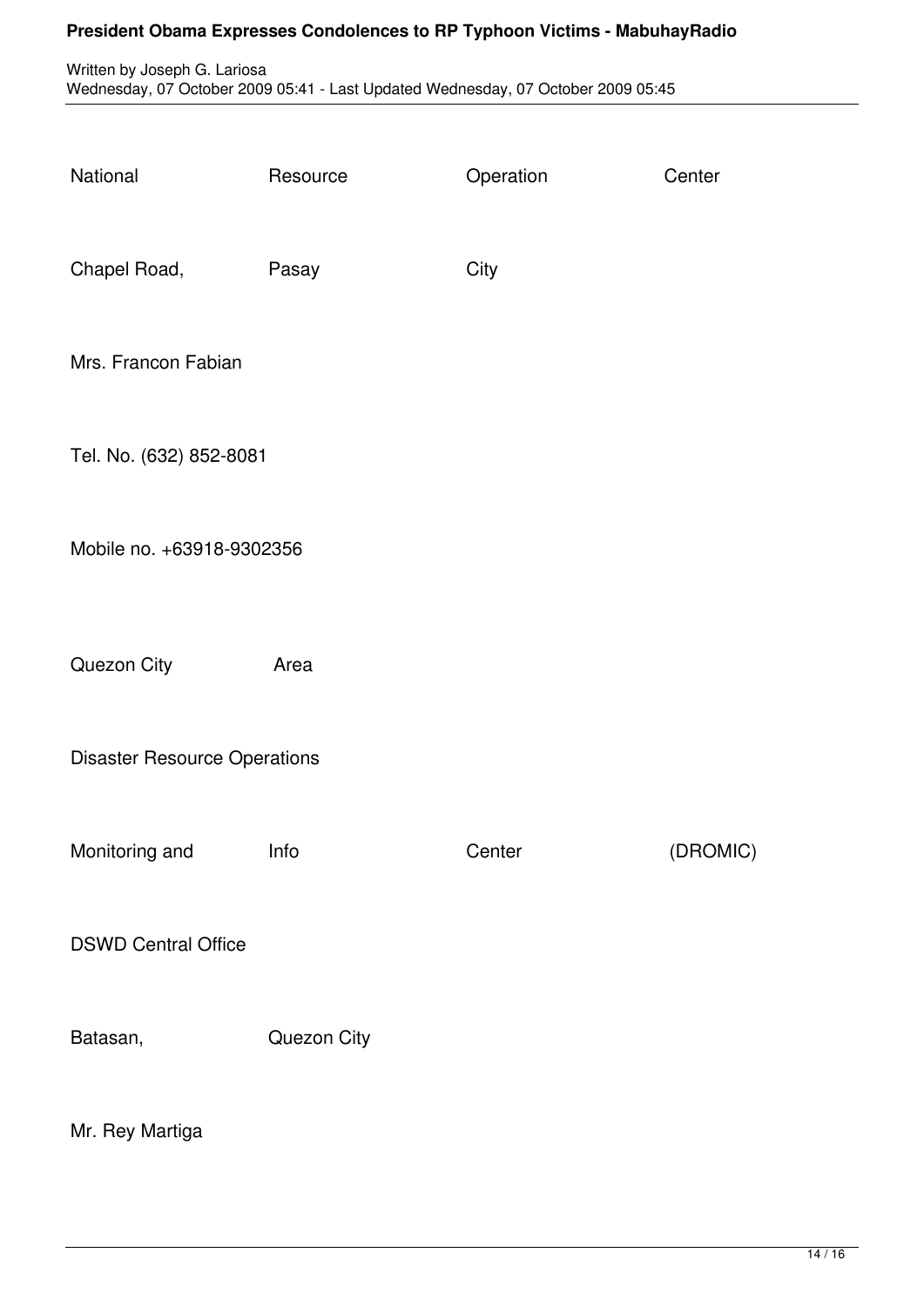Written by Joseph G. Lariosa Wednesday, 07 October 2009 05:41 - Last Updated Wednesday, 07 October 2009 05:45

Ms. Imee Rose Castillo

Tel. No. (632) 951-7119, 951-2435

Assistant Secretary Vilma Cabrera

Mobile no. +63918-9345625

Manila Area

DSWD- NCR

San Rafael Cor. Legarda St .

Quiapo, Manila